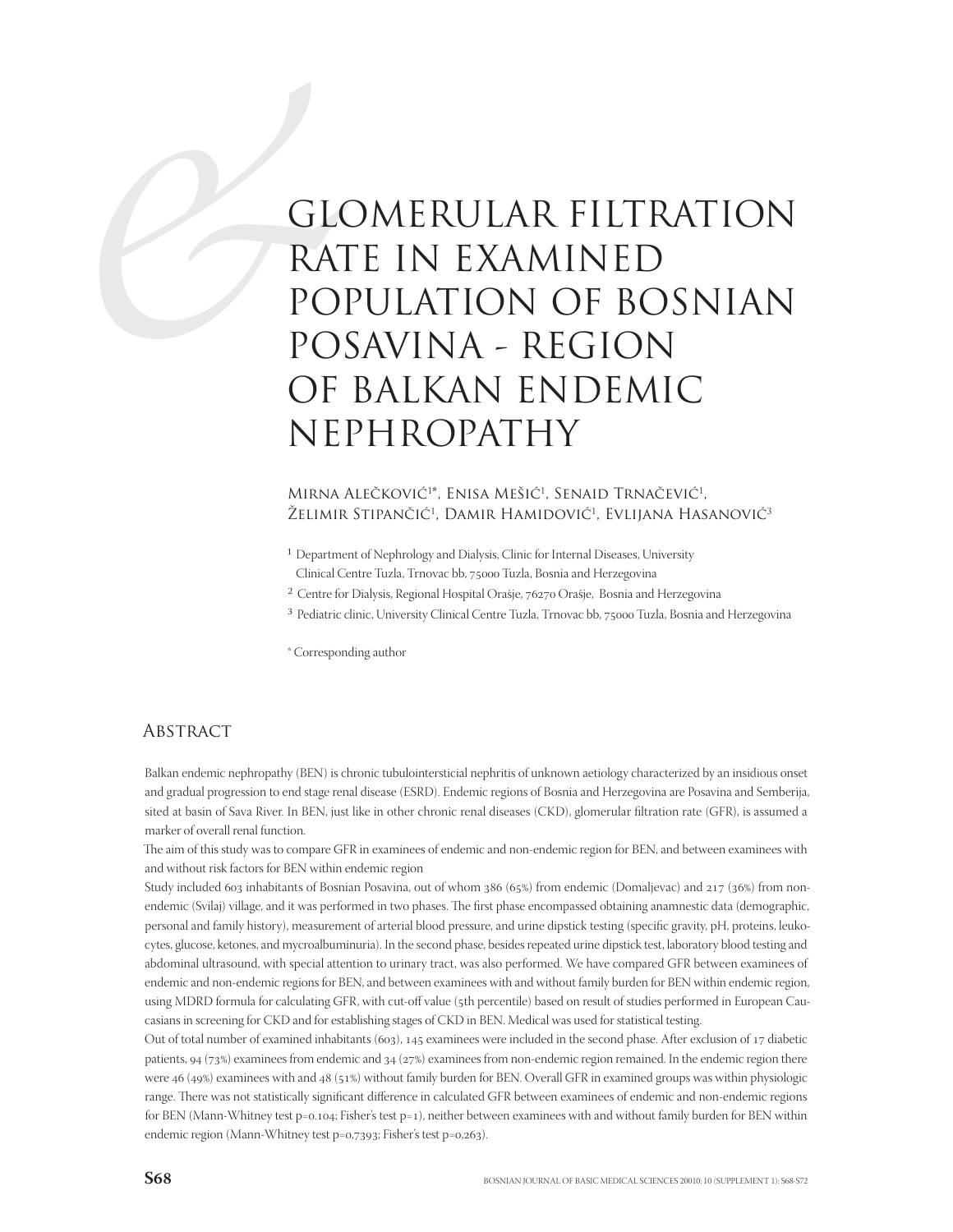Overall GFR in examined groups was within physiologic range. There wasn't statistically significant difference in calculated GFR between examinees of endemic and non-endemic regions for BEN, neither between examinees with and without family burden for BEN within endemic region. GFR, no matter how accurately calculated and estimated, does not represent significant biomarker for diagnosis, especially early diagnosis, of BEN, until maybe its overt advanced form.

KEY WORDS: BEN, Bosnia, endemic, non-endemic, family burden, GFR

### **INTRODUCTION**

## Materials and Methods

Balkan endemic nephropathy (BEN) is chronic tubulointersticial nephritis of unknown etiology characterized by an insidious onset and gradual progression to end stage renal disease with endemic regions sited at the basin of Danube and Sava Rivers, in more Balkan countries, including Bosnia and Herzegovina, more precisely in Posavina and Semberija. There were no changes in geographic and epidemiological characteristics of the disease since the first disease descriptions  $(1)$ . Precise information exists on which regions and villages are endemic and which are spared, but sporadic cases of BEN in non-endemic regions are also mentioned in literature (2). Today, BEN is usually diagnosed in adult population, between 50 and 70, with slight predomination in female patients. Disease is characterized by frequent occurrence of tumors of renal pelvis and urethers.

Even tough numerous dilemmas and conflicting opinions regarding BEN etiology are encountered in literature, prevailing theory is that BEN is caused by chronic poisoning with aristolochic acid ingested by food in people with genetic predisposition to this disease. The dA-aristolactam and dG-AL DNA adducts are isolated in renal cortex of BEN patients, but not in patients with other chronic renal diseases  $(3)$ . Therefore, BEN is considered a toxic tubulointerstitial nephropathy, with clinical picture and disease progression not differing from other tubulointerstitial nephropathies (). For now, there are no specific biomarkers for diagnosis of BEN, so one is considered to have BEN if certain diagnostic criterions are met, and after exclusion of other kidney diseases. Internationally accepted criteria for diagnosing and classification of chronic kidney diseases (CKD) are used  $(4)$ , among others, Modification of Diet in Renal Disease (MDRD) formula for estimating glomerular filtration rate (GFR), a common marker of overall renal function in CKD of different etiological background (5).

The aim of this study was to compare GFR in examinees of endemic and non-endemic region for BEN, and between examinees with and without family burden for BEN within endemic region.

Study included 603 inhabitants of Bosnian Posavina, out of whom  $386$  (65%) from endemic (Domaljevac) and  $217$  ( $36\%$ ) from non-endemic (Svilaj) village, and it was performed in two phases. The first phase encompassed obtaining anamnestic data (demographic, personal and family history), measurement of arterial blood pressure, and urine dipstick testing (specific gravity, pH, proteins, leukocytes, glucose, ketones, and mycroalbuminuria). In the second phase, besides repeated urine dipstick test, we also performed laboratory blood testing and abdominal ultrasound, with special attention to urinary tract. Combur-Test<sup>®</sup> Strips (Roche) and Micral-Test® strips (Roche) were used for those purposes. We have compared GFR between two groups: examinees of endemic and non-endemic regions for BEN, and between two subgroups: examinees with and without family burden for BEN (offspring of families with history of BEN) within endemic region, using MDRD formula for estimating GFR, with cut-off value (5th percentile) based on results of studies performed in European Caucasians in screening for CKD and for establishing stages of CKD in BEN. Biostatistical programme MedCalc was used for statistical testing.

#### **RESULTS**

Out of total number of examined inhabitants  $(603)$ , 145  $(24%)$  examinees were included in the second phase. After exclusion of  $17$  diabetic patients,  $94$  ( $73\%$ ) examinees from endemic and  $34$  ( $27\%$ ) examinees from nonendemic region remained, out of whom  $12$  male ( $35$  $%$ ) and 22 female (65 %). In the endemic region there were 46 (49%) examinees, 21 (47 %) male and 25 (54 %) female, with and 48 (51%), 18 (38 %) and 30 (63 %) female, without family burden for BEN. Overall GFR in examined groups was within physiologic range. There was not statistically significant difference in calculated GFR between examinees of endemic and non-endemic regions for BEN (Mann-Whitney test p=0,104; Fisher's test p=1), neither between examinees with and without family burden for BEN within endemic region (Mann-Whitney test p=0,7393; Fisher's test p=0,263). Table  $1$ shows average age and median of estimated GFR for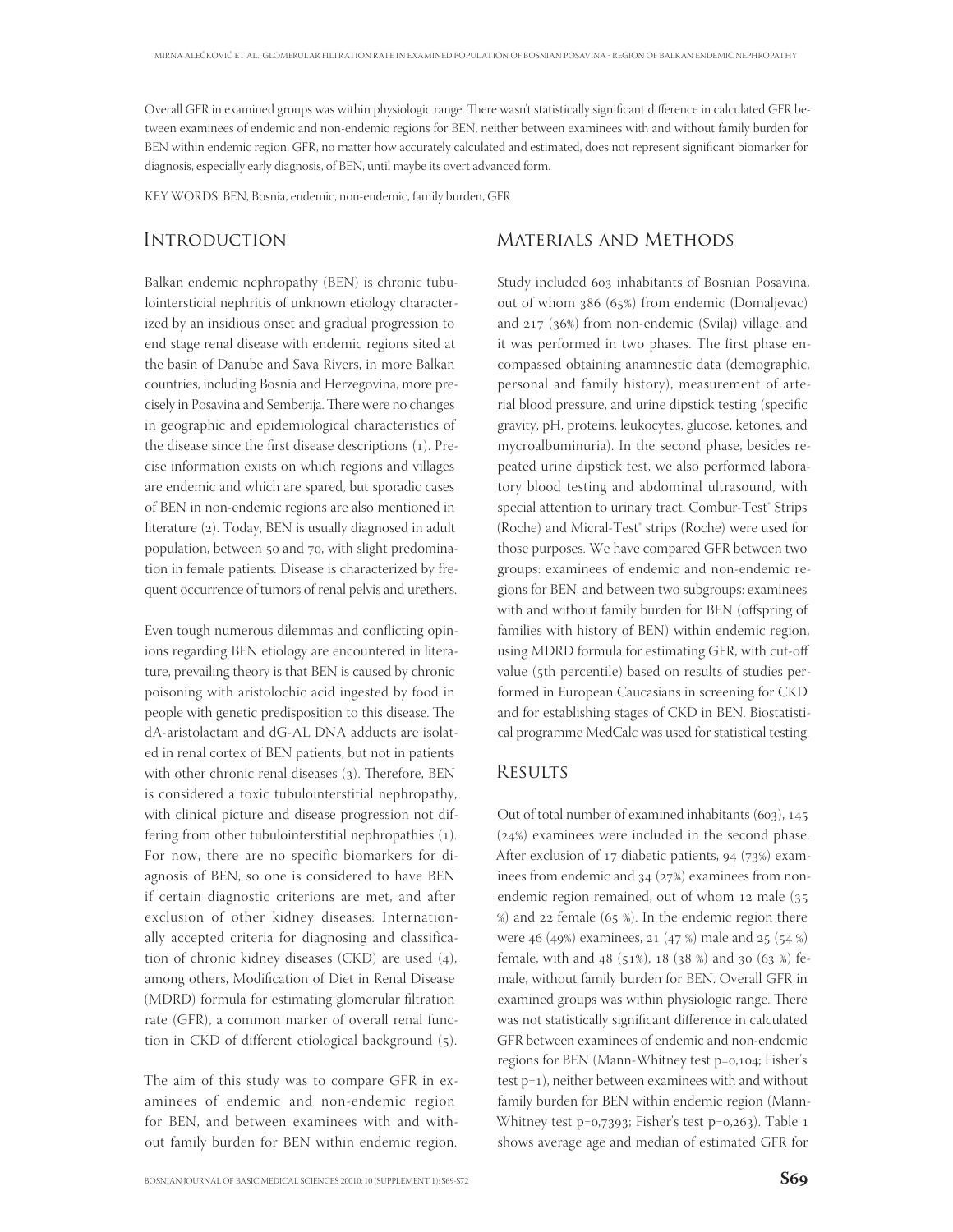different groups of examinees. There were  $16 (13%)$  of those with GFR below 60 ml/min,  $6(38%)$  men and 10  $(63 \%)$  women, and 82  $(64 \%)$  of those with GFR below 90 ml/min, 31 (38 %) men and 51 (62 %) women. Table . shows distribution of examinees according to value of estimated GFR. When compared to cut-off values (5th percentiles) from BEN consensus, low GFR was found in only  $12$  (9 %) examinees (Table 3). GFR above 120 ml/min was found in only two examinees  $(2%)$ .

| Group(n)                                                | Average age<br>$X \pm SD$ | GFR median<br>(95 % CI) |
|---------------------------------------------------------|---------------------------|-------------------------|
| Endemic village examinees<br>with family burden (46)    | $49,87 \pm 14,57$         | 84,4 (72,9-93,3)        |
| Endemic village examinees<br>without family burden (48) | $54,06 \pm 15,98$         | 86,0 (81,4-90,7)        |
| Examinees from non-endemic<br>village (34)              | $59.41 \pm 15.7$          | 80,3 (67,2-87,3)        |
|                                                         |                           |                         |

GFR – glomerular filtration rate BEN – Balkan endemic nephropathy

TABLE 1. Average age and GFR medians in examinees of Bosanska Posavina

| Group(n)                                                | <b>GFR</b>     | GFR           |
|---------------------------------------------------------|----------------|---------------|
|                                                         | $< 60$ ml/min  | $< 90$ ml/min |
| Endemic village examinees<br>with family burden (46)    | 7/46(15%)      | 27/46 (59%)   |
| Endemic village examinees<br>without family burden (48) | 4/48(8%)       | 28/48 (58%)   |
| Total (endemic village)                                 | 11/94 (11%)    | 55/94 (59%)   |
| Examinees from non-endemic<br>village (34)              | 5/34(15%)      | 27/34 (79%)   |
| <b>Total</b> (128)                                      | 16/128 (12,5%) | 82/128 (64%)  |
|                                                         |                |               |

GFR - glomerular filtration rate

BEN – Balkan endemic nephropathy

#### TABLE 2. Distribution of examinees according to GFR

| Group(n)                                                | М    |      | total $(\%)$    |
|---------------------------------------------------------|------|------|-----------------|
| Endemic village examinees<br>with family burden (46)    | 2/21 | 3/25 | $5/46$ (10,9%)  |
| Endemic village examinees<br>without family burden (48) | 0/18 | 2/30 | $2/48$ $(4,2%)$ |
| Examinees from non-endemic<br>village (34)              | 2/12 | 3/22 | 5/34(14,7%)     |
| Total (128)                                             | 4/51 | 8/77 | 12/128 (9,4%)   |

GFR - glomerular filtration rate BEN - Balkan endemic nephropathy M- male; F- female

TABLE 3. Examinees with decreased GFR according to 5<sup>th</sup> percentile

#### Discussion

We have conveyed this study in the region of Bosanska Posavina, with known endemic BEN regions, following recommendations given by the KDIGO for testing high risk groups for CKD. Because of the older age of individuals at the onset of many kidney diseases (BEN in particular, now between 50 and 70), the slow rate of decline of kidney function and high death rate due to CVD, most individuals with CKD do not develop kidney fail-

ure. However, decreased GFR is associated with a wide range of complications, such as hypertension, anaemia, malnutrition, bone disease, neuropathy, and decreased quality of life. Therapeutic interventions at earlier stages can prevent or ameliorate most of the complications of decreased kidney function, as well as slow the progression to kidney failure. Thus, measures to improve prevention, detection, and treatment of CKD in these earlier stages could reduce adverse outcomes and improve the quality of life of individuals with  $\text{CKD}(4)$ Bearing in mind that in the second phase of our study the examined population as a whole had some kind of kidney disease in a form of kidney damage, since they had albuminuria in two examined first morning urine samples, we proceeded with determining if they had lower GFR, that would put them in the higher risk group for developing overt CKD and other complications. We put emphasis on differences between BEN endemic and non-endemic regions, and between patients with and those without BEN family burden within endemic region. We have tested differences in estimated GFR among mentioned groups of patients, by using different criterion for estimation. When criterion suggested in BEN consensus  $(6, 7)$  was used, the frequency of examinees with low GFR was the lowest, even lower than when threshold level of  $<$  60 ml/min/1,73 m2 was used, as proposed by KDIGO  $(4)$ . Irrespective of the mentioned criterions, we did not found significant difference in frequency of low GFR between endemic and non-endemic regions, neither between those with and without BEN burden within endemic region. Difference was not significant in GFR median among tested groups also. Mentioned findings are similar with those found in older and recent literature dealing with same dilemma. In early 90tees, Vukusic et al. studied GFR in examinees without manifestations of kidney disease, in BEN endemic regions of Serbia. Sample was small, with examinees from endemic region with family burden for BEN and 10 also from endemic region, but without family burden. GFR was calculated using diethylenetriamine pentaacetic acid (DTPA) clearance and it was within physiologic range in the whole sample, without statistical significant difference regardless of family burden for BEN. In the same study, authors were also performing other functional tests in order to estimate renal function, which in turn led them to the conclusion that those with family burden for BEN had preserved global and partial renal function with compensatory adaptation of functioning nefrons (exaggerated natriuresis, excretion fraction of sodium on the upper limit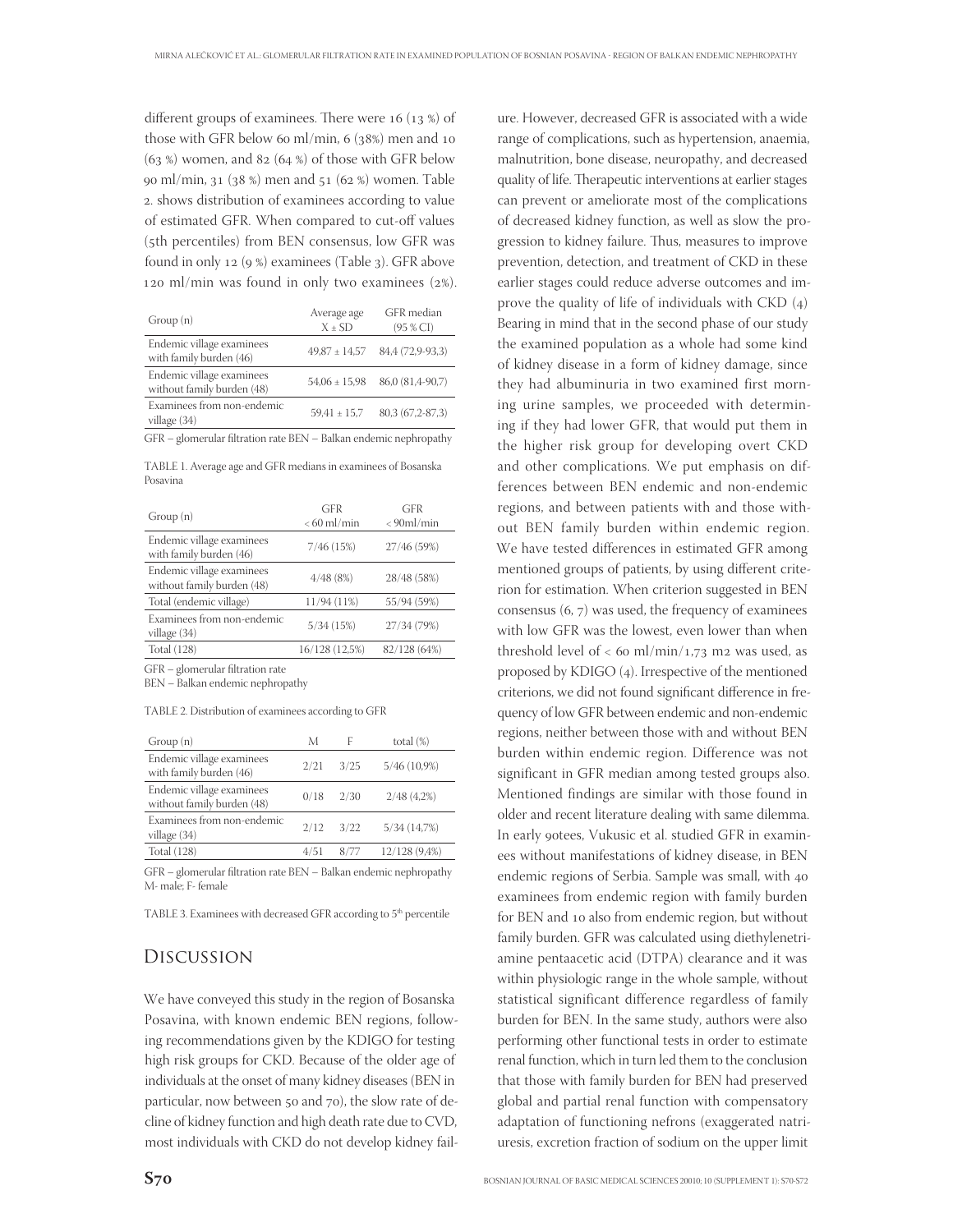of normal values, high maximal urine osmolality) (8). Meanwhile, on the sample of 93 healthy examinees from endemic families no changes in GFR were found (9). Radonic in 1992 also describes changes in urine concentration ability, occurring some time before decease in renal blood flow and GFR  $(10)$ . Dimitrov et al in 2004 examined renal clinical markers in offspring of endemic families  $(131)$  examinees) and offspring of non-endemic families ( examinees) from Bulgary. They revealed that GFR was within physiologic range in healthy offspring of endemic families, with 88,9 ml/min in examinees suspicious of developing the disease and  $85$  ml/ min in examinees with BEN manifestations  $(11)$ . Glomerular filtration rate median of examinees from endemic region in our study was similar to that found in study of Dimitrov et al for examinees with BEN manifestations, but still, only 7% of our examinees from endemic region were assumed as having decreased GFR compared to their cut-off (5th percentile) value. Hence, if GFR of BEN patients from Dimitrov's study were subsequently compared to 5th percentile for certain sex and age, now offered in new BEN Consensus Statement, we may found that even those BEN patients had normal values of GFR. In study conveyed in Serbia on 98 examinees, offspring of endemic families, 25 immigrant in endemic families, and 50 of those without BEN burden. Authors didn't confirm any statistically significant difference in GFR between examined groups  $(12)$ . Stasevic et al conveyed screening of inhabitants of endemic region of Vitina. Overall 510 persons were examined and their GFR estimated by using Cockroft-Gaoult equation. In this study 46,5% of inhabitants had GFR bellow 100 ml/min, while 12% had GFR bellow 60 ml/ min. They also registered 13% of those with GFR above 140 ml/min, among whom 12 examinees with GFR above 180 ml/min. Authors assumed that this speaks in favour of hiperfiltration in early stages of BEN  $(13)$ . Similarly, in our study, in endemic village there were 59 % of those with GFR bellow 90 ml/min and 11 % of those with GFR bellow 60 ml/min. On the other hand, there were a substantial percentage of examinees with GFR < 90 ml/min/1,73 m2, with significantly higher frequency in group from non-endemic region. This can be partially explained by the fact that this group had the highest average age of examinees, since GFR lowers with aging, together with the fact that other diseases influencing GFR progress with time. There were only  $2%$  with GFR above  $120$  ml/min. Hyperfiltration in early stages of BEN was also de-

scribed by Djukanovic et al among renal patients with suspected BEN. Authors noticed that kidney length in patients with GFR above  $120$  ml/min was significantly lower in patients with BEN compared to patients with other primary kidney diseases  $(14)$ . In one small study 18 examinees, with pathohystologically confirmed diagnosis of BEN 15 years prior to study, were followed. The observation was that GFR was declining by average of  $2,74$  ml/min per year, but in two patients increment in GFR was noticed  $(15)$ . In Bosnia and Herzegovina the GFR of BEN patients was tested in late 9otiees of twentieth century. There were 59 patients with pathohystologically confirmed diagnosis. Authors concluded that GFR, estimated by DTPA clearance, was directly proportional to kidney volume, but that average kidney volume was bellow referent borderline values in all patients, even in the group  $(11$  patients) with average GFR of  $120,65$  ml/min  $(16)$ . This observation that individuals with BEN may have hyperfiltration rendering higher GFR, in our opinion is not sufficiently exploited and explained, and our study did not give us enough evidence to prove or contribute to aforementioned theory, but interestingly those examinees were from the endemic village. In the majority of the studies that we have encountered while going through the literature of relevance for this study, investigators have used DTPA for GFR determination or Cockroft-Gault equation for calculating it. In our study, we have calculated GFR using more accurate MDRD formula. According to KDIGO guidelines  $(17, 4)$  GFR should be estimated utilizing MDRD formula, while Cockroft-Gault equation proved less accurate in healthy subjects than in patients with CKD. It is also noticed that this equation offers less accurate information in elderly, and also overestimates GFR when renal function is seriously impaired. Likewise, MDRD equation has some limitations, for example it underestimates GFR in individuals with normal serum creatinine levels, thus, may erroneously categorize certain healthy subjects as having CKD. Hence, it is advisable to report exact GFR value, and not the stage of CKD, especially in case of estimated GFR <  $60$  ml/min. Also, usage of age and gender-specific lower limits of normal GFR values are proposed and tables with reference values of GFR in a European Caucasians population are offered (6). Another important advantage of our study is that we have minimized the chance of erroneous estimation of GFR by using the cut-off value (5th percentile) based on result of studies performed in European Caucasians in screening for CKD and for establishing stages of CKD